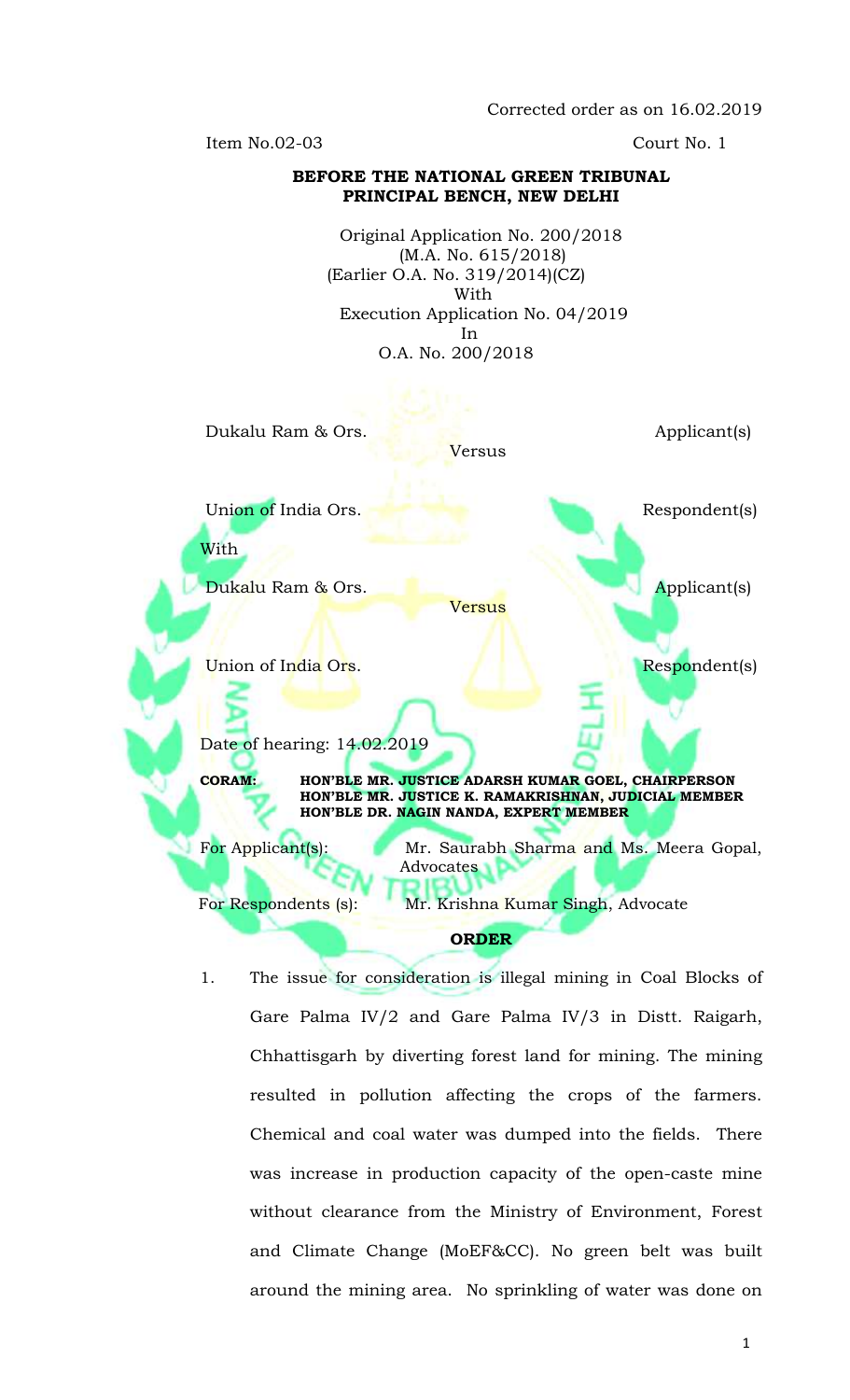the roads. The coal was being transported in open trucks causing air pollution. The receding ground water level had adverse effect on the bio-diversity of the region. There is illegal diversion of the forest land.

2. The application was filed before the Tribunal on 22.09.2014. The Tribunal directed inspection of ambient air quality. On 31.07.2018, after considering the inspection report dated 18.12.2017 submitted by Ministry of Environment, Forest and Climate Change (MoEF&CC) by a two member Committee comprising of Joint Secretary of MoEF&CC and representative of Ministry of Mine, the Tribunal examined the responsibility of the M/s Jindal Steel and Power Limited and M/s South Eastern Coalfields Limited.

3. As regards the M/s Jindal Steel and Power Limited, following shortcomings were noticed by the Committee:-

> *"(a) No clearance obtained from MoEF for capacity enhancement, including underground mining.*

> *(b) Mining activities being conducted at a distance of 10 meters from the settlements, leading to vibration and flying rock causing destruction to house and property.*

> *(c) No green belt developed between mine and the village & Coal being transported in open trucks.*

> *(d) NOC of Gram Sabha of the affected village not obtained before diversion of Forest land."*

4. As regards M/s South Eastern Coalfields Limited following recommendations were made by the Committee:-

> "(i) *The environment clearance granted to the earlier allottee required it to develop a green belt. This, however, was not visible to the Committee Members. As the mine is not longer being operated by the earlier allottee, it is suggested that the present custodian should develop this green belt as per the estimate to be prepared by the Chhattisgarh Forest Development Corporation and as per*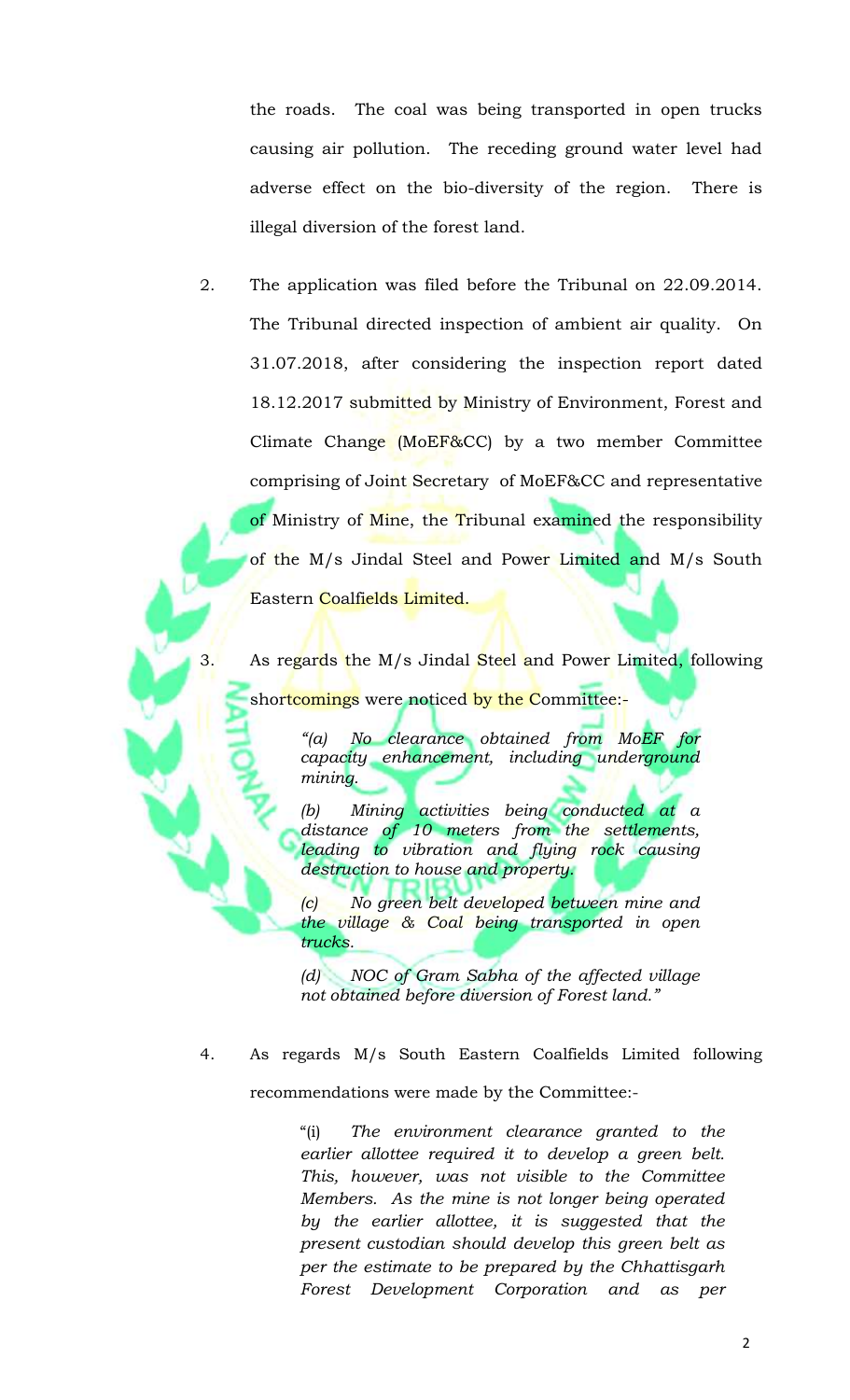*specifications laid down in the EC. The expenditure of the same shall be borne by the earlier allottee.*

*(ii) While the EC condition mandated that there should be a distance of 150 mtrs between the mine boundary and the habitation, this distance is ineffective in protecting the habitation from the illeffects of mining. The reason being that habitation is at much higher elevation than the mine and, therefore, the pollutants impact the villagers by being transmitted through the air. Due to mine fires, a significant quantity of CO and Sulphur was discernible in the air. It is, therefore, recommended that there should be a distance of atleast 500 mtrs between the mine boundary and the villages. In addition, the present custodian should be directed to create a barrier, whether artificial or natural of sufficient height to minimize the impact of transmission of this pollution through the air. It may be mentioned that the Committee Members did not see any encroachment by the villagers in the mine nor it seems possible due to the differences in elevation.* 

*In order to provide effective health facilities to the villagers affected by coal mining, the present custodian should be required to depute a Doctor on a permanent basis to all the villages in the vicinity. Medicines to a certain limit, say Rupees one lakh per month, should be provided free of cost to the villagers. The Doctor should also be provided with a vehicle. The present custodian should install and maintain Air Quality Monitoring Stations at the habitation site which should be monitored quarterly by Regional officer, Nagpur of MOEFCC. The cost for the same shall be borne by the present custodian.*

*(iii) The lack of black – topped roads is a significant source of respiratory problems in the area and or air pollution. The State PWD should prepare an estimate for the black – topping of approach roads and internal roads which should be executed by the present custodian and cost borne by the earlier allottee. As the layout of internal roads shall keep changing as per the Mining Plan, the future needs should also be accounted for. In view of the non-implementation of the EC conditions by the earlier allottee, NGT may like to impose a suitable fine which could become part of the District Mineral Fund. This amount should be spent only on the villages affected by mining activities and be spent on civic amenities in these habitations, for example, recharging of wells, provision of drinking water,*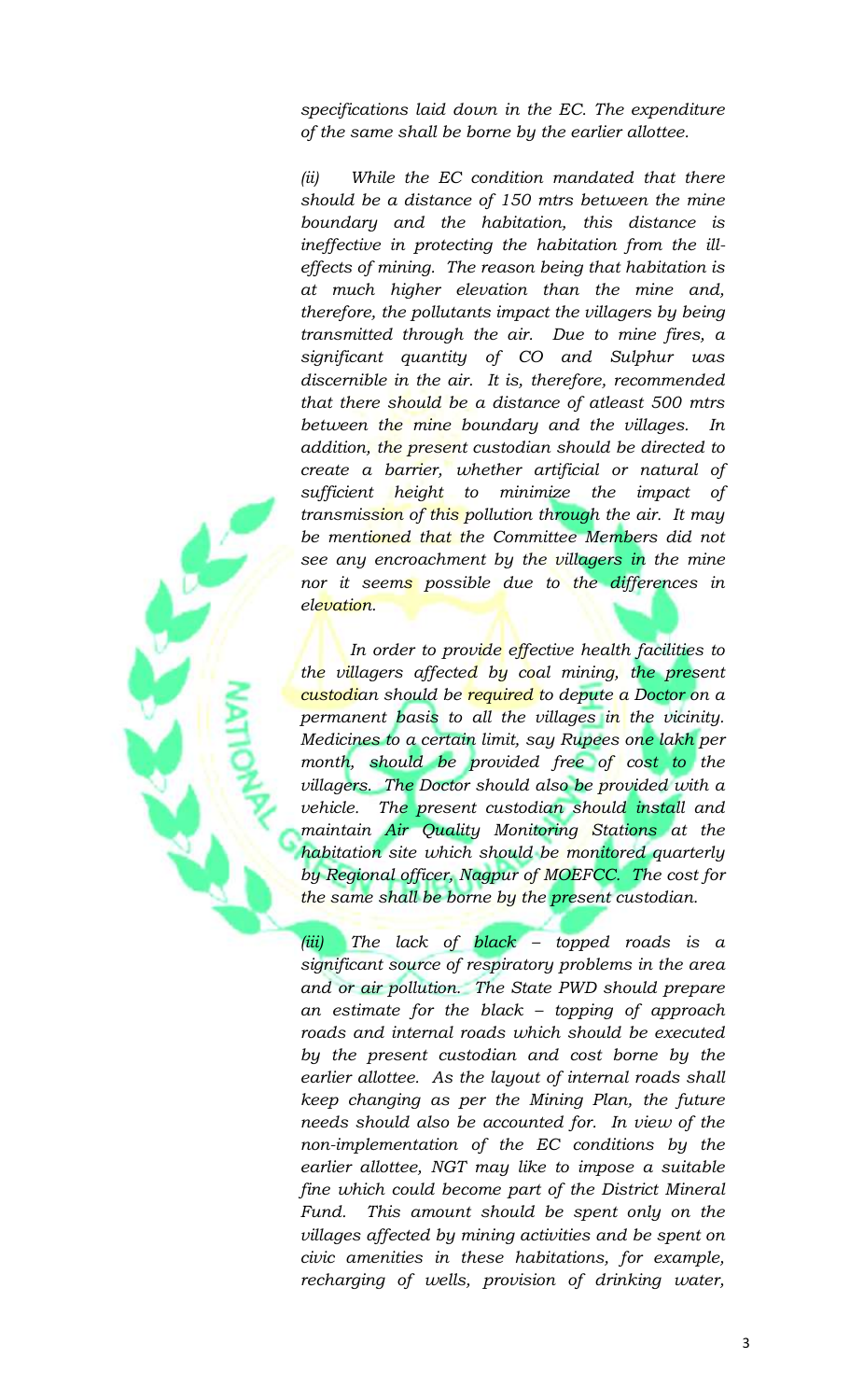*repair of house which have cracked due to mining activities like blasting, restoration of ponds and hand pumps and also of places sacred to the tribals, Community Centre etc.* 

*(iv) The present custodian shall ensure complete quenching of mine fires within a limited timeframe and also ensure that no fly-ash is deposited by it or by any other agency or organization.*

*(v) The Committee also strongly feels that the State Government should review the cases against the villagers for redressal of their grievances."*

5. The report was accepted and directions to take remedial action were issued. An Oversight Committee was also constituted comprising of representatives from Indian Institute of Forest Management, Bhopal and Indian School of Mines, Dhanbad. The Committee was to involve the District Administration or any other person considered necessary and was to furnish a report by 01<sup>st</sup> week of February, 2019. The present application has been filed to the effect that order of this Tribunal was not being complied.

6. However, before taking further action, it is necessary to clarify that remedial actions are to be taken in light of the deficiencies found which will include restoration of the environment and recovering the cost thereof from the polluters/persons responsible for the damage. Such assessment should be made by the Regional Director of the MoEF&CC, Nagpur and Central Pollution Control Board (CPCB) and District Collector. The nodal agency will be the CPCB for compliance and coordination. The representatives of the Indian Institute of Forest Management, Bhopal and Indian School of Mines, Dhanbad, may provide necessary technical inputs for assessment of cost of damage and cost of restoration of the environment and any further improvement